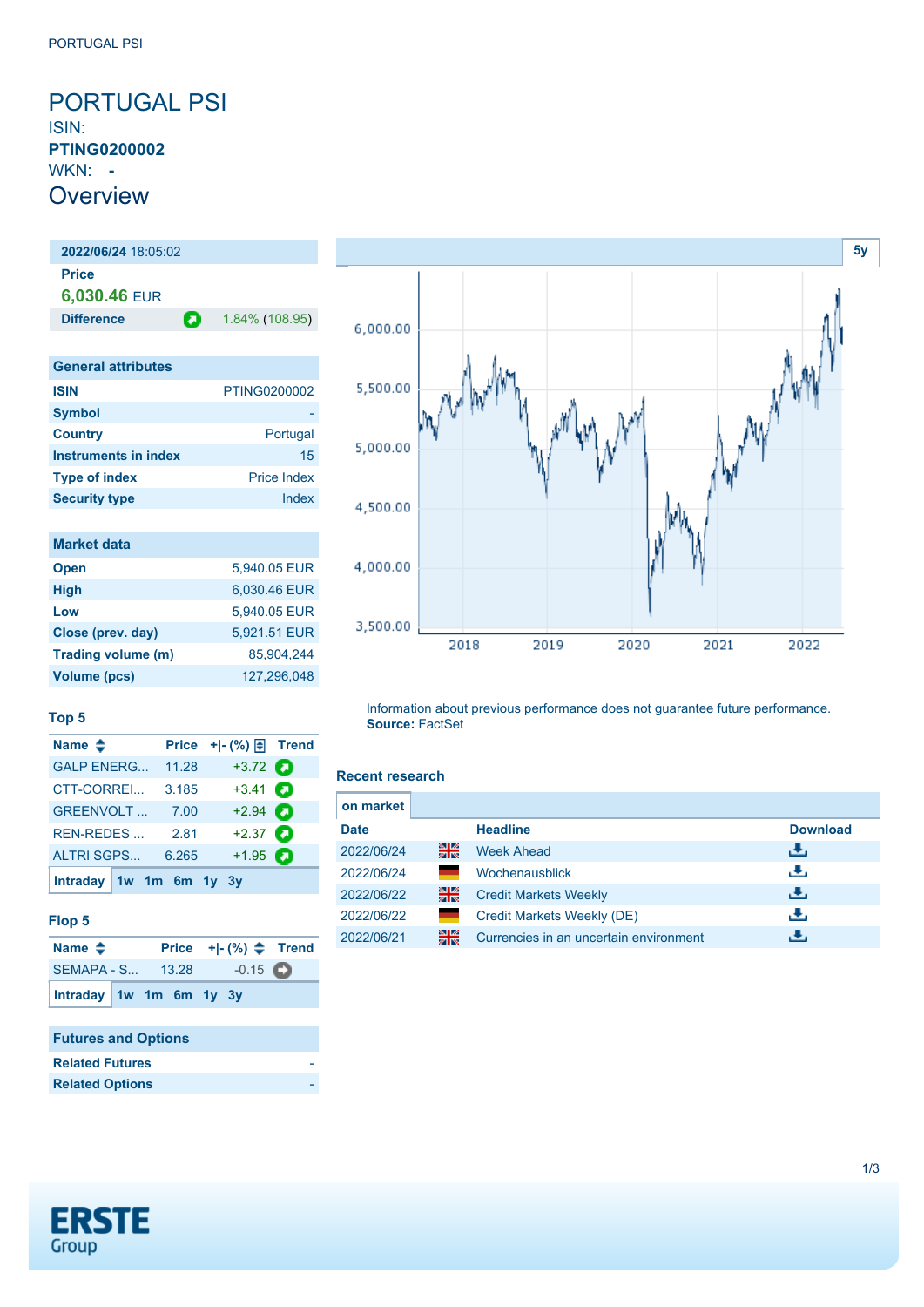## **Details**

**2022/06/24** 18:05:02 **Price**

**6,030.46** EUR

**Difference 1.84% (108.95)** 

| <b>General attributes</b> |              |
|---------------------------|--------------|
| <b>ISIN</b>               | PTING0200002 |
| <b>Symbol</b>             |              |
| <b>Country</b>            | Portugal     |
| <b>Security type</b>      | Index        |
| Instruments in index      | 15           |

| <b>Market data</b>  |              |
|---------------------|--------------|
| <b>Open</b>         | 5.940.05 EUR |
| <b>High</b>         | 6.030.46 EUR |
| Low                 | 5,940.05 EUR |
| Close (prev. day)   | 5,921.51 EUR |
| Trading volume (m)  | 85.904.244   |
| <b>Volume (pcs)</b> | 127.296.048  |



## **Performance and Risk**

|                   | 6m        | 1v        | 3v        |
|-------------------|-----------|-----------|-----------|
| <b>Perf</b> (%)   | $+9.43%$  | $+18.77%$ | $+18.60%$ |
| Perf (abs.)       | $+519.46$ | $+952.89$ | $+945.72$ |
| <b>Beta</b>       |           |           |           |
| <b>Volatility</b> | 18.45     | 16.53     | 20.08     |

Information about previous performance does not guarantee future performance. **Source:** FactSet

| <b>Price data</b>                           |                            |
|---------------------------------------------|----------------------------|
| Ø price 5 days   Ø volume 5 days (pcs.)     | 5,965.18 EUR (109,429,467) |
| Ø price 30 days   Ø volume 30 days (pcs.)   | 6,077.50 EUR (141,404,124) |
| Ø price 100 days   Ø volume 100 days (pcs.) | 5,852.94 EUR (146,179,314) |
| Ø price 250 days   Ø volume 250 days (pcs.) | 5,610.60 EUR (105,834,624) |
| <b>YTD High   date</b>                      | 6,370.78 EUR (2022/06/08)  |
| <b>YTD Low   date</b>                       | 5,163.65 EUR (2022/03/07)  |
| 52 Weeks High   date                        | 6,370.78 EUR (2022/06/08)  |
| 52 Weeks Low   date                         | 4,859.53 EUR (2021/07/20)  |